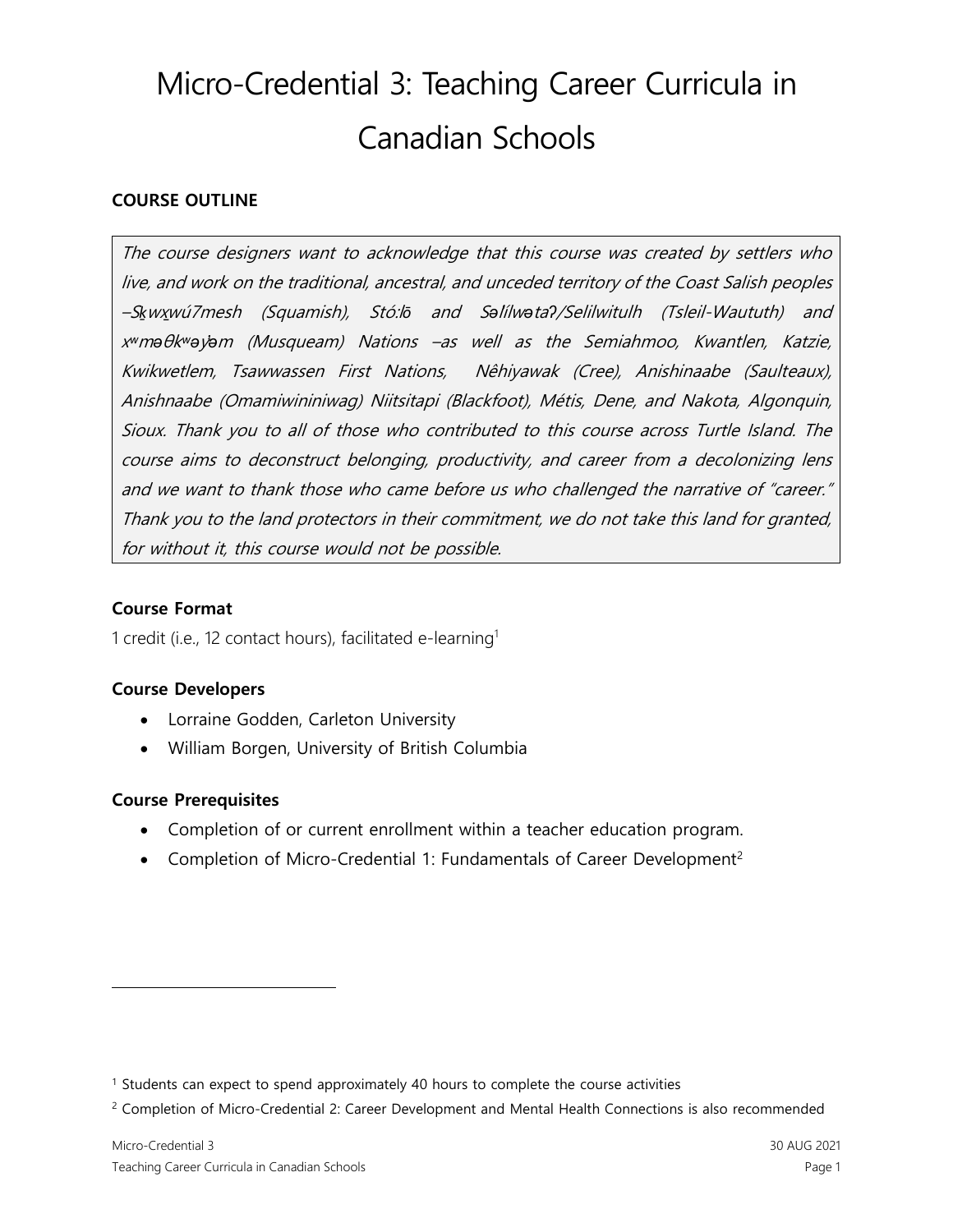### **Course Description**

This module is intended to support educators who are currently teaching or would like to develop competency in the delivery of provincially mandated career curricula in their province or territory. An overarching goal is to help teachers develop competency in the delivery of effective careers curricula and advance any provincial careers curricula in their schools.

This course has been developed with support of the Supporting Canadians to Navigate Learning and Work project sponsored by the Canadian Career Development Foundations (CCDF) and Employment and Social Development Canada (ESDC).

### **Learning Objectives**

Upon successful completion of this course, participants will be able to:

- Understand the career environment in which educators teach
- Evaluate what makes a good career development program in school
- Analyze the way career curricula help augment and enhance subject teaching goals, processes, and pedagogy
- Assess current competence and areas for further development of the process/pedagogical skills needed to effectively teach a careers curriculum
- Plan, create, and deliver a career (lesson/course/program) for their school

#### **Required Texts**

None

### **Supplemental Materials**

Baudouin, R., Bezanson, L., Borgen, W., Goyer, L., Hiebert, B., Lalande, V, Magnusson, K., Michaud, G., Renard, C., & Turcotte M. (2007). Demonstrating value: A draft framework for evaluating the effectiveness of career development interventions. Canadian Journal of Counselling and Psychotherapy, 41(3). 146-157. <https://cjc-rcc.ucalgary.ca/article/view/58816/44293>

Council of Ministers of Education, Canada (CMEC). (2020). Pan-Canadian systems-level framework on global competencies.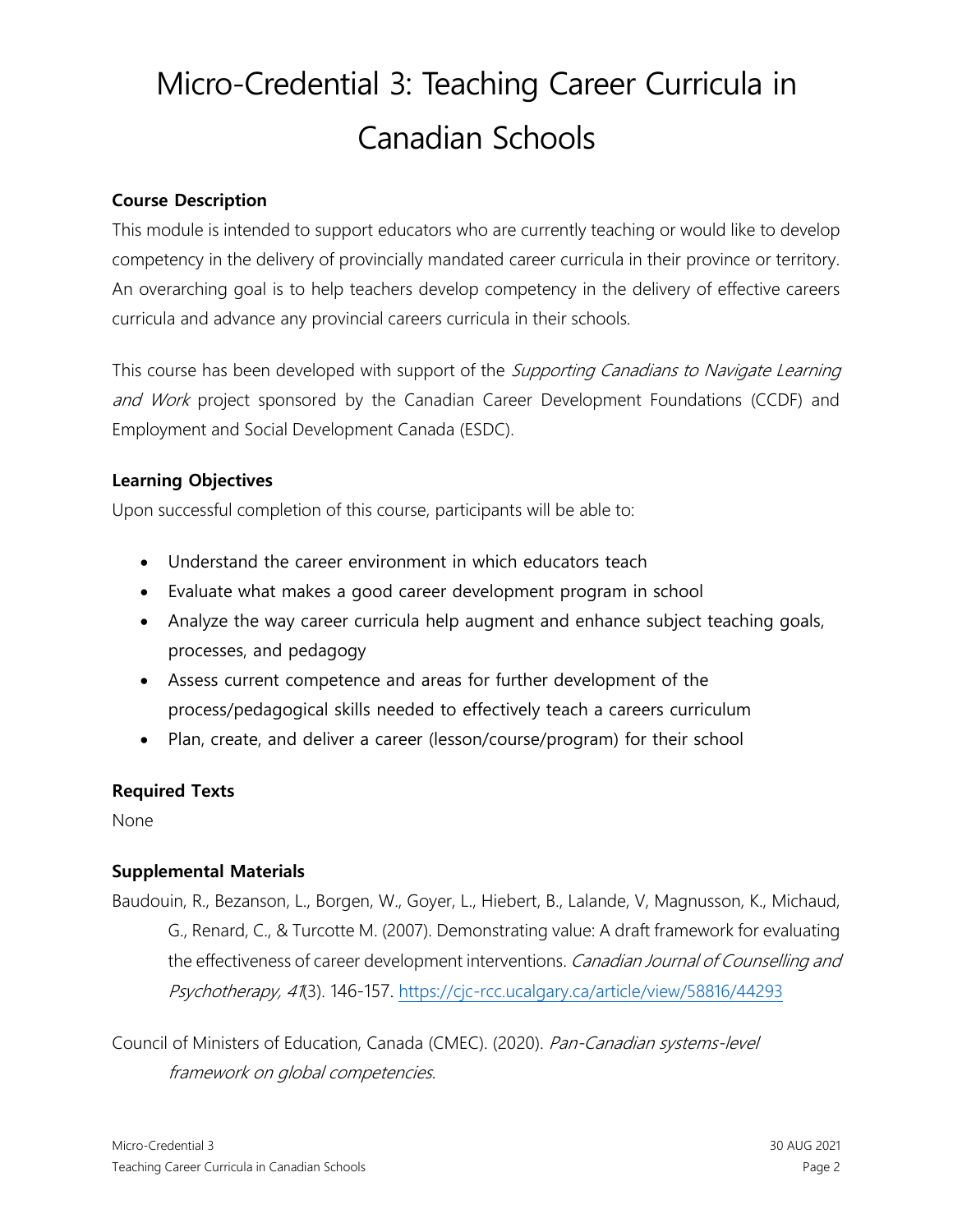[https://www.cmec.ca/Publications/Lists/Publications/Attachments/403/Pan-](https://www.cmec.ca/Publications/Lists/Publications/Attachments/403/Pan-Canadian%20Systems-Level%20Framework%20on%20Global%20Competencies_EN.pdf)[Canadian%20Systems-Level%20Framework%20on%20Global%20Competencies\\_EN.pdf](https://www.cmec.ca/Publications/Lists/Publications/Attachments/403/Pan-Canadian%20Systems-Level%20Framework%20on%20Global%20Competencies_EN.pdf) Council of Ministers of Education, Canada (CMEC). (2017). CMEC reference framework for

successful student transitions.

[https://www.cmec.ca/Publications/Lists/Publications/Attachments/372/CMEC-](https://www.cmec.ca/Publications/Lists/Publications/Attachments/372/CMEC-Reference-Framework-for-Successful-Student-Transitions-EN.pdf)[Reference-Framework-for-Successful-Student-Transitions-EN.pdf](https://www.cmec.ca/Publications/Lists/Publications/Attachments/372/CMEC-Reference-Framework-for-Successful-Student-Transitions-EN.pdf)

- Council of Ministers of Education, Canada (CMEC). (2017). Student transition benchmark selfassessment tool. [http://cmec.ca/docs/Student-Transition-Benchmark-Self-Assessment-](http://cmec.ca/docs/Student-Transition-Benchmark-Self-Assessment-Tool-EN.pdf)[Tool-EN.pdf](http://cmec.ca/docs/Student-Transition-Benchmark-Self-Assessment-Tool-EN.pdf)
- Council of Ministers of Education, Canada (CMEC). (2017). Transition action plan template. <http://cmec.ca/docs/Student-Transition-Action-Plan-Template-EN.pdf>
- Council of Ministers of Education, Canada (CMEC). (n.d). Council of Ministers of Education, Canada over 50 years of pan-Canadian leadership in education. [https://www.cmec.ca/682/Global\\_Competencies.html](https://www.cmec.ca/682/Global_Competencies.html)
- UN. (1017). The 17 goals. The United Nations: Department of Economic and Social Affairs. <https://sdgs.un.org/goals>

## **Completion Overview**

This course is segmented into several lessons, each containing one or more topic and corresponding sub-topics. Students will be guided through the materials (e.g., articles, resources, videos, critical reflections) in a specific order facilitated by an instructor. As evidence of their learning, students must complete all the required lessons and submit the following assignments which are designed to integrate their learning into practice.

| Assignment                                                 | Percentage |
|------------------------------------------------------------|------------|
| Reflection Journal                                         | 60%        |
| Developing and Planning a Student Career Development   15% |            |
| Lesson                                                     |            |
| Participation                                              | 25%        |